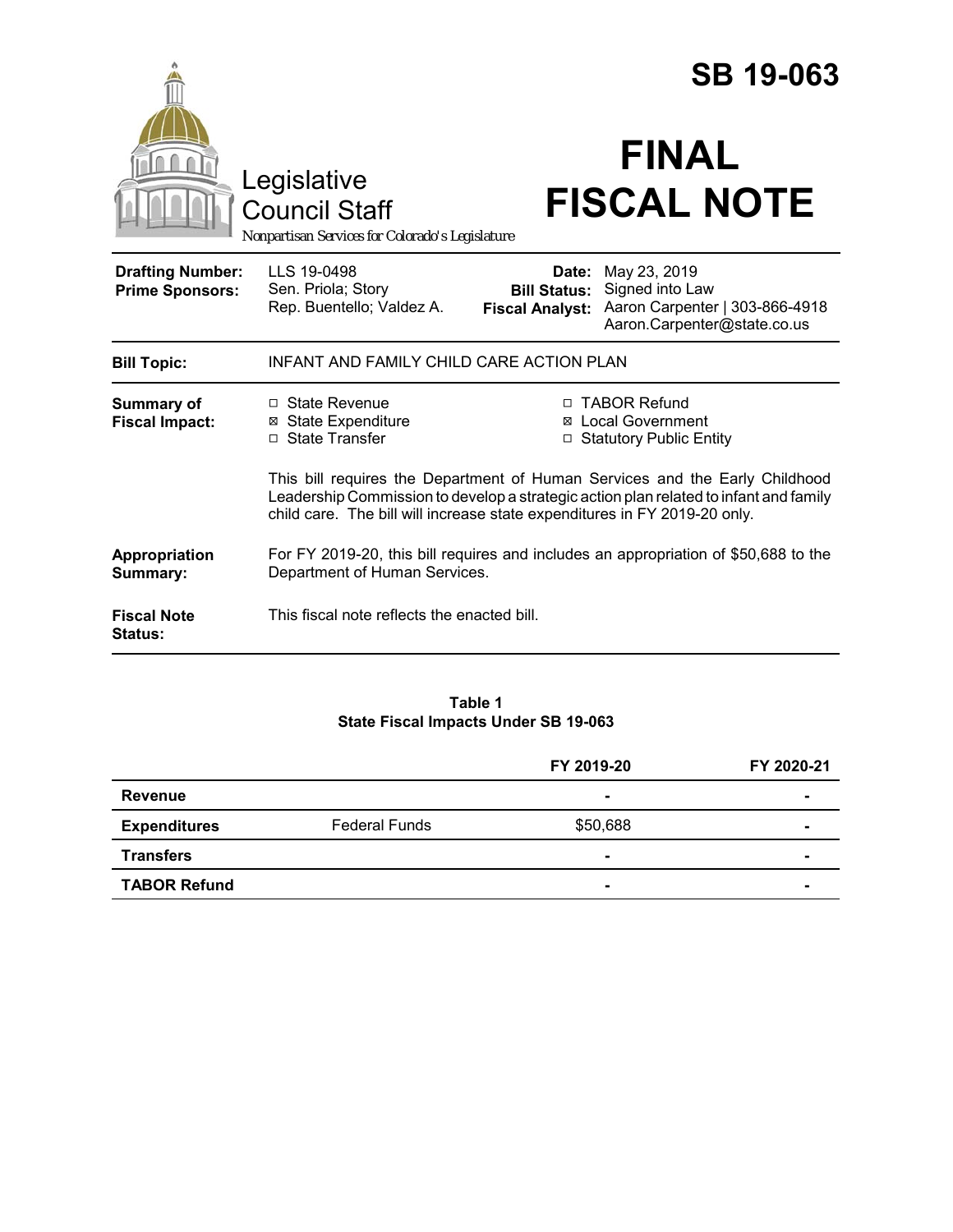May 23, 2019

## **Summary of Legislation**

This bill requires the Department of Human Services (DHS) and the Early Childhood Leadership Commission to develop a strategic action plan to address the decline of family child care homes and availability of child care throughout the state. In developing the plan, the DHS must conduct outreach to stakeholders listed in the bill, identify recommendations that have support among the stakeholders, and outline the extent of that support. The report must be submitted to the General Assembly by December 1, 2019. The bill requires, among other things, that the plan outline state-specific research concerning the lack of licensed and exempt family child care homes and available infant child care; the obstacles they face, including why they may not provide infant care; information on state and local conditions for operating family child care homes; how state programs and public investment promote available and affordable care; a list of available resources to assist providers; and recommendations that do not require additional resources.

# **Background**

In 2018, Colorado was awarded a \$5.8 million federal Preschool Development Grant for children from Birth through Age Five. The grant program supports states in their efforts to analyze the current landscape of the early care and learning system as well as implementing changes that maximize the availability of high-quality early childhood care and education options for low-income and undeserved families.

### **Assumptions**

This fiscal note assumes that many of the aspects of the strategic action plan highlighted in the bill are already being completed as part of the work for the Preschool Development Grant. However, the plan requires additional work beyond the scope of this existing grant. The fiscal note also assumes that due to the short timeline, the DHS must hire a contractor in order to complete the plan on time. Additionally, the state does not maintain records on the number of exempt child care providers. The fiscal note assumes that the DHS will use population estimates and other currently available data in order to assess the lack of exempt family child care providers and that a comprehensive survey or census of those facilities is not required.

### **State Expenditures**

In FY 2019-20, DHS will increase federal fund expenditures by \$50,688 in order to hire a contractor to study the issues required under the bill. The fiscal note estimates that 384 hours of contractor work is necessary to complete the plan at a rate of \$120 per hour, plus 10 percent in overhead costs.

### **Local Government**

To the extent that local government entities participate in the creation of the strategic action plan, workload will increase for those entities.